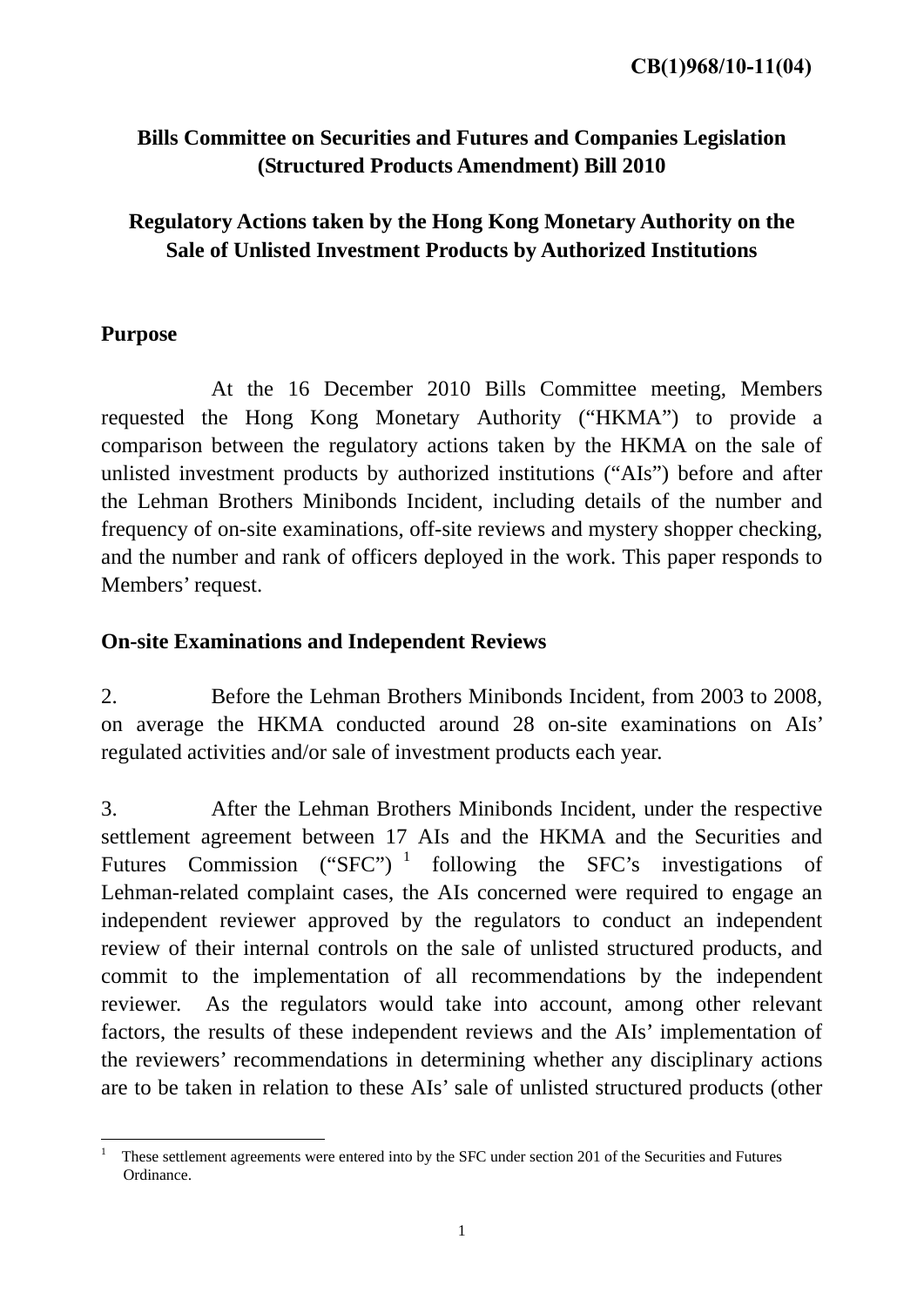than those products under repurchase offer or payment arrangement to affected customers in accordance with the respective settlement agreement), the HKMA has accorded a high priority to handling these independent reviews. In order to ensure the effectiveness of such reviews, the HKMA performed the following work in close co-ordination with the SFC-

- (a) considered proposals from the AIs concerned on the appointment of independent reviewers and negotiated the terms of reference for such independent reviews in order to ensure that the scope of the reviews adequately covered the relevant systems, controls, policies and procedures;
- (b) maintained regular communications with the independent reviewers to ensure that their review approach (including on-site fieldwork) and procedures were in line with the regulators' expectations;
- (c) monitored the progress of the independent reviews, and discussed the review results and recommendations with the independent reviewers;
- (d) reviewed the independent review reports; and
- (e) followed up with the independent reviewers and the AIs concerned regarding the implementation of the recommendations made in such reports.

4. In addition to the work related to the above independent reviews, the HKMA also performed 14 on-site examinations on AIs' conduct of regulated activities and/or sale of investment products in 2010.

5. The objectives of the on-site examinations are to understand how AIs perform their regulated activities and/or sale of investment products and to ensure AIs' compliance with the relevant regulatory requirements.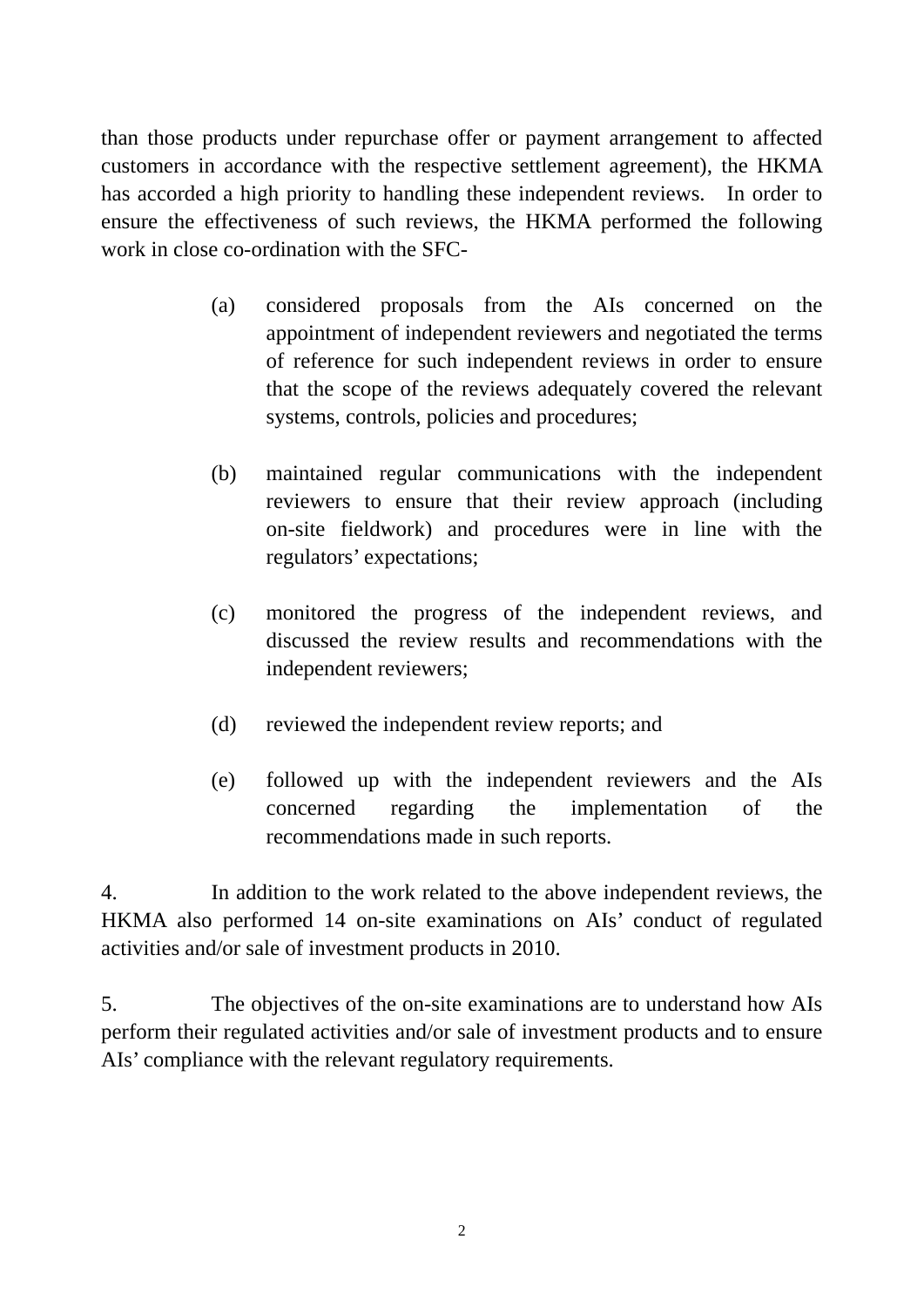## **Off-site Work**

6. Before the Lehman Brothers Minibonds Incident, the off-site work on AIs' sale of investment products mainly included -

- (a) issuing circulars to enhance the regulatory requirements and/or provide guidance to AIs on the regulatory standards and expected practices;
- (b) analysing the information submitted by all registered institutions ("RI")<sup>2</sup> in the semi-annual "Return of Securities Related Activities" (which provides a general overview of the regulated activities carried out by each RI as well as the trends in the business to enable trend analysis to be conducted);
- (c) reviewing the results of self-assessments performed by large, complex or active RIs (including all the active retail banks) on their compliance with relevant regulatory requirements; and
- (d) following up any deficiencies in the internal controls of AIs that are discovered in on-site examinations or other sources, e.g. AIs' internal reviews.

7. The HKMA has enhanced the off-site surveillance work on AIs' sale of investment products after the Lehman Brothers Minibonds Incident. Particularly, in addition to the above-mentioned off-site work, the HKMA has -

> (a) issued more circulars to enhance the regulatory requirements and/or provide guidance to AIs on the regulatory standards and expected practices. The circulars issued after the Lehman Brothers Minibonds Incident in relation to the sale of unlisted investment products (including currency-linked, interest rate-linked as well as currency and interest rate-linked instruments ("ILCL instruments")) are set out in Table 1 below

-

<sup>1</sup> 2 A "registered institution" is an AI which is registered under the Securities and Futures Ordinance to conduct securities or futures intermediary activities.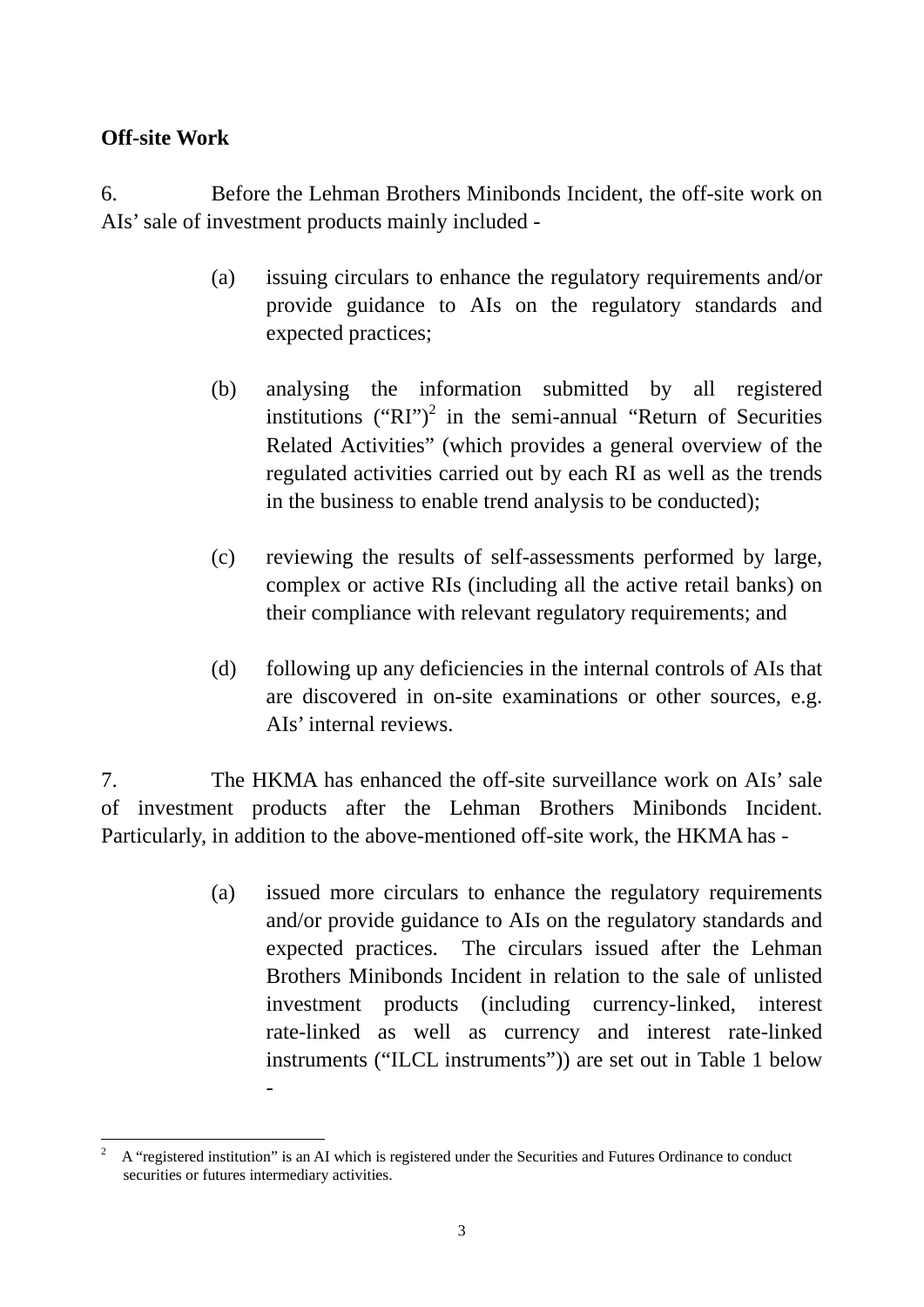#### **Table 1**

| <b>Circulars</b>                                                                                                                                                                  | Date issued                                                                                                                                                     |
|-----------------------------------------------------------------------------------------------------------------------------------------------------------------------------------|-----------------------------------------------------------------------------------------------------------------------------------------------------------------|
| "Selling of Accumulators"                                                                                                                                                         | 22<br>December<br>2010                                                                                                                                          |
| "Selling of Renminbi Deposit, Investment and<br><b>Insurance Products"</b>                                                                                                        | 16<br>September<br>2010                                                                                                                                         |
| "Implementation of Pre-Investment<br><b>Cooling-off Period for Retail Customers"</b>                                                                                              | 20 May 2010                                                                                                                                                     |
| "Selling of Investment Products"                                                                                                                                                  | 13 July 2009                                                                                                                                                    |
| "Implementation of recommendations in the<br>HKMA's Report on Issues Concerning the<br>Distribution of Structured Products Connected<br>to Lehman Brothers ("the HKMA's Report")" | 25 March 2009                                                                                                                                                   |
| "Report of the HKMA on Issues Concerning<br>Distribution of Structured Products<br>the<br><b>Connected to Lehman Group Companies</b> "                                            | 9 January 2009                                                                                                                                                  |
| "Selling of investment products to retail<br>customers"                                                                                                                           | circular<br>This<br>was initially sent<br>to selected retail<br>banks on 23<br>2008<br>October<br>and then<br>re-issued as a<br>circular on 11<br>December 2008 |

(b) starting 2010, required all retail banks to submit to the HKMA a quarterly survey on sale of investment products. The purpose of this survey is to collect relevant information on the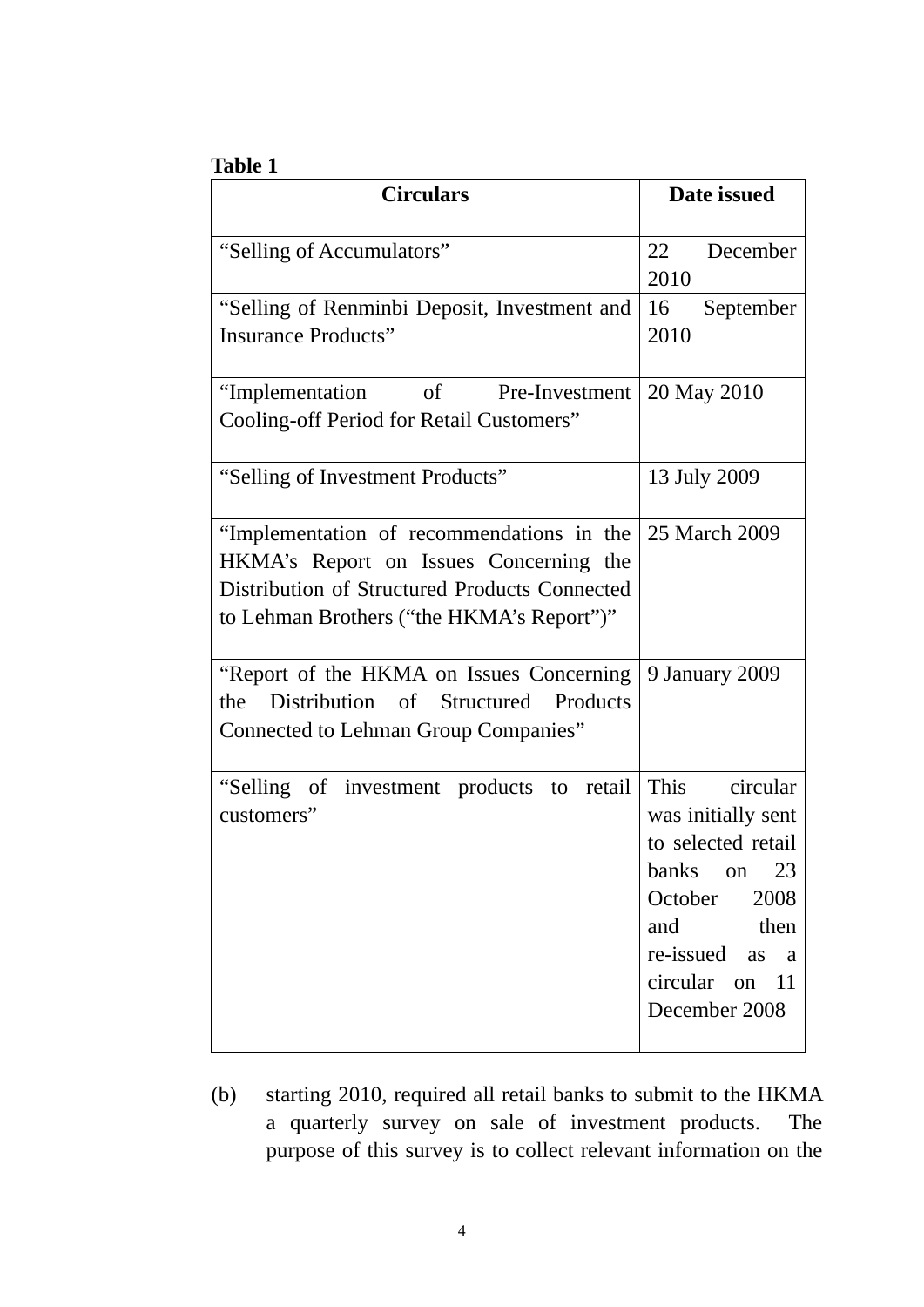sale of investment products (including ILCL instruments) to retail banking customers to facilitate the HKMA in conducting off-site monitoring, prioritising supervisory resources, and determining the scope and focus of on-site examinations.

### **Mystery Shopper Programme**

8. In 2010, the HKMA instituted a mystery shopper programme. The HKMA and the SFC have jointly engaged a service provider to undertake the mystery shopping exercise. The objective of the programme is to assist the regulators in understanding the selling practices of intermediaries in respect of unlisted investment products. The exercise assesses the extent to which the regulatory requirements in relation to the practices of intermediaries in selling unlisted investment products to Hong Kong investors are implemented. For the banking sector, the HKMA has included ILCL instruments in the scope as well. The results of the exercise will be used to complement the regulators' policies and regulatory work.

## **Manpower**

9. Immediately before the Lehman Brothers Minibonds Incident in mid-September 2008, the number of staff involved in the HKMA's regulation of AIs' regulated activities<sup>3</sup> was 110, comprising 11 staff in a specialist team dedicated to supervising AIs' regulated activities (the securities supervision team) and 99 general banking supervision staff responsible for the overall supervision of AIs' businesses and prudential matters.

10. To increase regulatory focus on conduct issues and step up the regulation of selling of investment products by AIs, the securities supervision team has been transferred to a specialised division in the Banking Conduct Department ("BCD") since 1 April 2010 as a result of an organisational restructuring within the HKMA. The securities supervision team's headcount has expanded to 28 for supervising AIs' conduct of regulated activities, the sale of investment products not regulated under the Securities and Futures Ordinance ("SFO"), and insurance and Mandatory Provident Funds ("MPF") intermediary activities. With the addition of dedicated resources, the expanded team has stepped up its monitoring

 $\frac{1}{3}$ The number of staff does not include those staff involved in the enforcement function.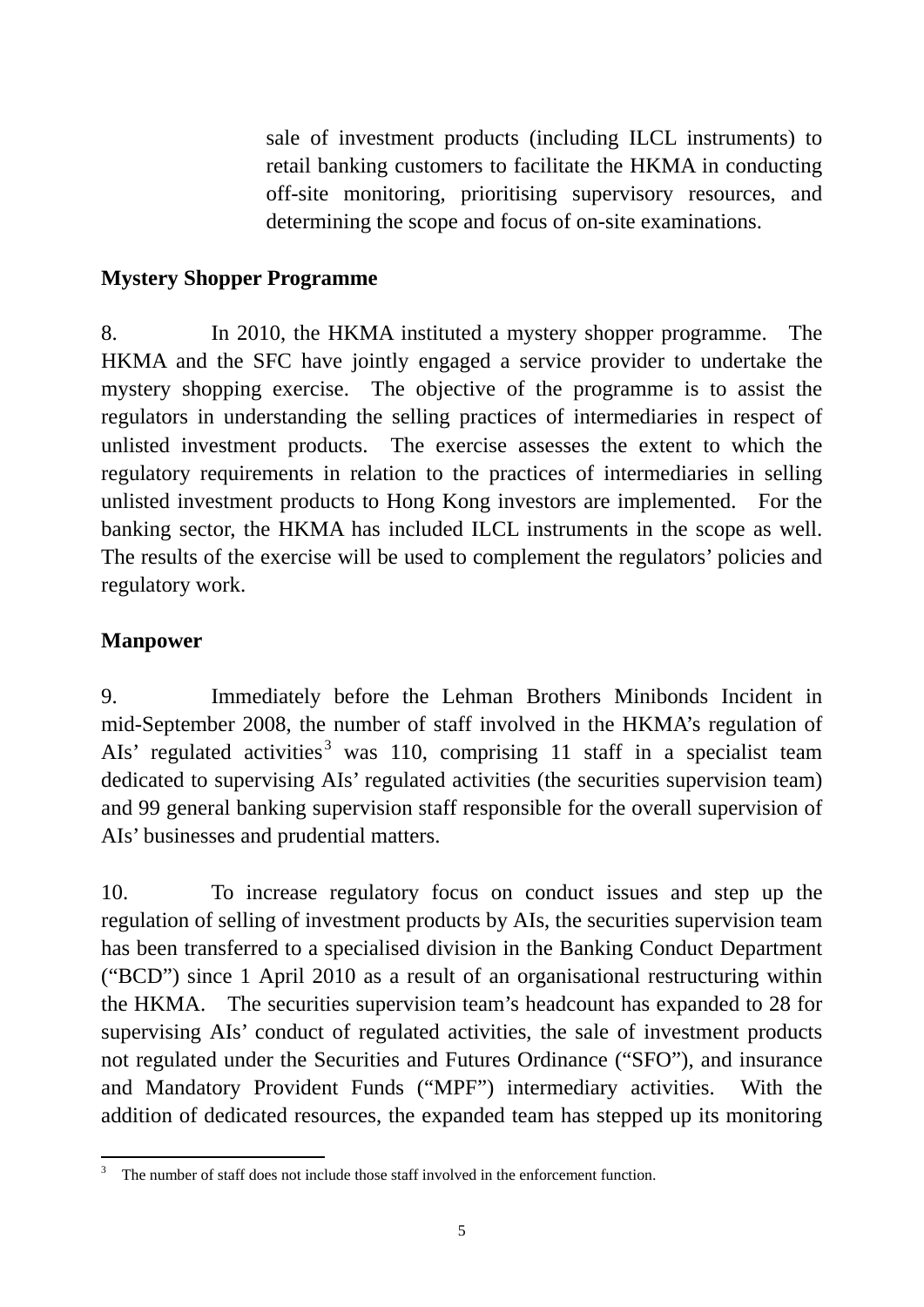of industry development in the sale of investment products (e.g. through analysing the results of the new quarterly survey on sale of investment products among retail banks and the mystery shopper programme) and made more proactive regulatory responses to the industry development (e.g. the HKMA issued circulars of "Implementation of Pre-Investment Cooling-off Period for Retail Customers", "Selling of Renminbi Deposit, Investment and Insurance Products", and "Selling of Accumulators" in 2010, and is working with the banking industry on a proposal to distribute Product Key Fact Statements<sup>4</sup> of certain unlisted investment products which are not subject to the SFC's authorisation regime (including ILCL instruments) to retail customers during the selling process).

11. The division head of the specialised division in BCD supervises both the on-site and off-site supervisory work of the securities supervision team. A breakdown of the remaining 27 staff in the team in terms of internal ranks and their supervisory role is set out in Table 2 below<sup>5</sup> -

|                       | <b>Number of staff</b>                 |                                                                                                       |
|-----------------------|----------------------------------------|-------------------------------------------------------------------------------------------------------|
| <b>Rank</b>           | <b>On-site examination</b><br>sub-team | <b>Off-site surveillance</b><br>sub-team (which<br>also oversees the<br>mystery shopper<br>programme) |
| <b>Senior Manager</b> | 2                                      | 1                                                                                                     |
| Manager               | 5                                      | 4                                                                                                     |
| Assistant<br>Manager  | 10                                     | 5                                                                                                     |
| <b>Total</b>          | 17                                     | 10                                                                                                    |

**Table 2** 

<u>.</u>

<sup>4</sup> Product Key Fact Statements provide concise product summaries written in plain language to help investors understand the key features and risks of investment products.

Within the on-site examination sub-team, one senior manager and one manager are also engaged in off-site surveillance work.